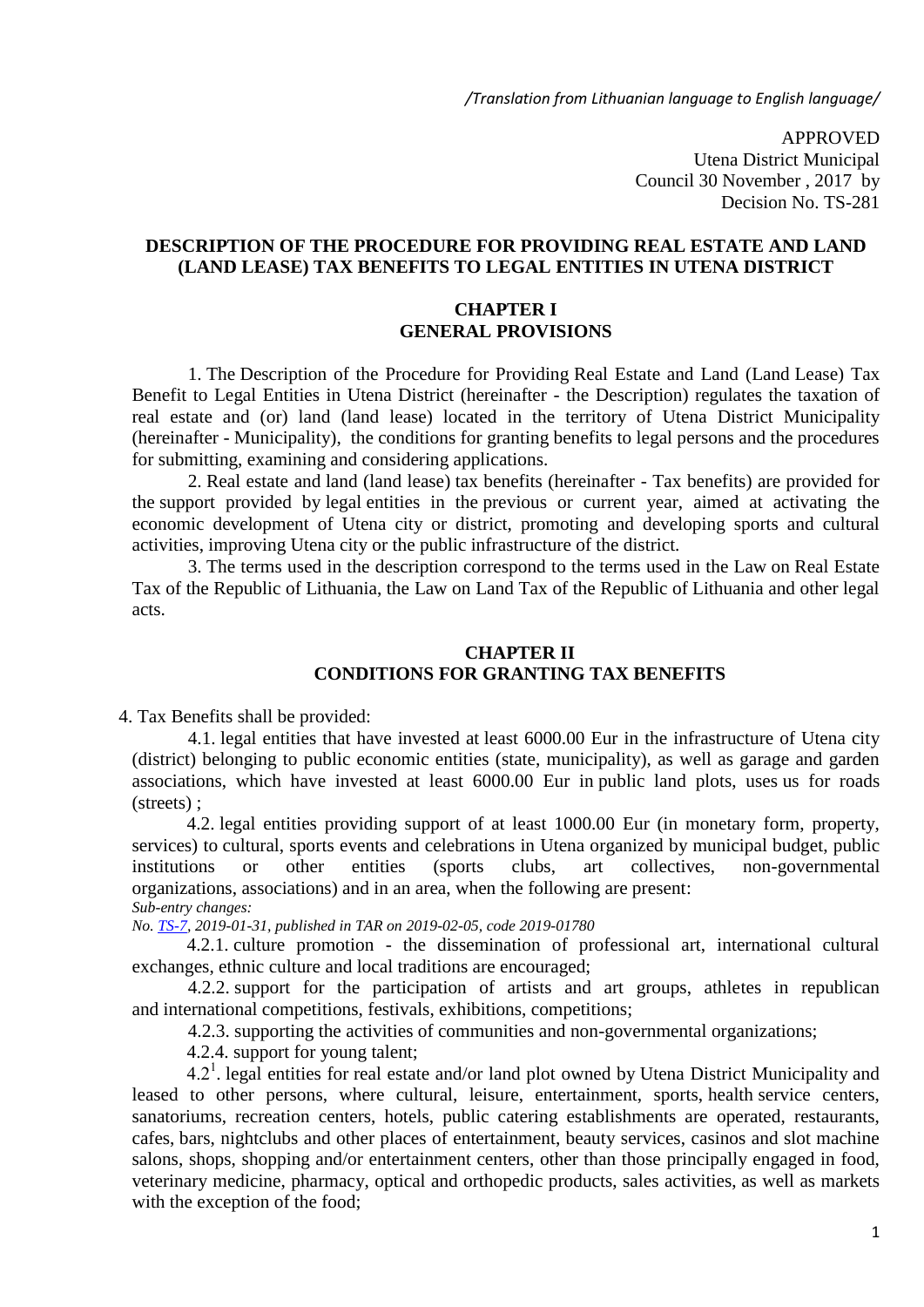4.3. Newly established small and medium-sized enterprises operating in the city or district of Utena, operating in the first and second years of operation.

5. Amount of Tax Benefit:

5.1. up to 25 percent from the amount of infrastructure investments to the legal entities referred to in Sub-paragraph 4.1;

5.2. up to 50 percent the amount of support provided to the legal entities specified in Subparagraph 4.2 of the Fees payable to the Municipal budget;

5.3. up to 100 percent. Amounts of fees paid to the Municipal budget to the legal entities specified in Sub-paragraph 4.3 operating in the first year of operation;

5.4. up to 50 percent Amounts of fees paid to the Municipal budget for the legal entities specified in Sub-paragraph 4.3 operating in the second year of operation.

5<sup>1</sup>Amount of Tax Benefit for legal entities referred to in Sub-paragraph 4.2<sup>1</sup>.

 $5.1<sup>1</sup>$  up to 100 percent. Tax Benefits for the period from 2020 March 16 until the end of quarantine in the Republic of Lithuania, including the month of expiry of quarantine, if during that period up to 100%. reduced rent for premises and/or land for tenants. The specific amount of the applicable Tax Benefit (percent) is equal to the amount of the reduced tax for the tenant (percent).

 $5.2<sup>1</sup>$ . 100 percent. Tax Benefits for the period from 2020 March 16 until the end of the quarantine in the Republic of Lithuania, including the month of the expiry of the quarantine , if during that period the rent of premises and/or land is not applied to the tenants.

*Added point:*

*No[. TS-100,](https://www.e-tar.lt/portal/legalAct.html?documentId=4eb923f08dd811ea9515f752ff221ec9) 2020-04-30, published in TAR on 2020-05-04, code2020-09354*

6. The total amount of benefits provided for in Sub-paragraphs 5.1, 5.2, 5.3 and 5.4 may not exceed the amount specified in the real estate tax and land (land lease) tax returns declaration.

# **CHAPTER III PROCEDURE FOR APPLYING FOR TAX BENEFITS**

7. Applications and additional documents regarding the provision of tax benefits shall be submitted (until the deadline for payment of the tax established by legal acts) and registered at the Utena District Municipality Administration (hereinafter - the Administration) or sent by e-mail info@utena.lt.

 $7<sup>1</sup>$ . Applications and additional documentation for Tax Benefit in the Description 4.2<sup>1</sup> Subparagraph referred to legal persons shall be made within three months after the quarantine on Covides-19 ( coronavirus infection) end.

*Added point:*

*No. [TS-100](https://www.e-tar.lt/portal/legalAct.html?documentId=4eb923f08dd811ea9515f752ff221ec9) , 2020-04-30, published in TAR on 2020-05-04, until 2020-09354*

8. Donors wishing to receive the Tax Benefit shall submit:

8.1. a motivated request stating the company's details, contact details of managers (heads of administration), type of commercial economic activity, amount of requested Tax Benefit, descriptions of supported events/activities or justification of investments in Utena city or district infrastructure, etc.;

 $8.1<sup>1</sup>$ . a reasoned request stating the details of the legal entity, the contact details of the manager, the amount of the requested tax benefit, and other relevant information justifying the granting of the tax benefit, accompanied by evidence (written agreements with tenants on rent reduction, etc.). The requirement of this Sub-paragraph applies only to the legal entities specified in Sub- paragraph Description  $4.2^1$ ; *Added Sub-paragraph:*